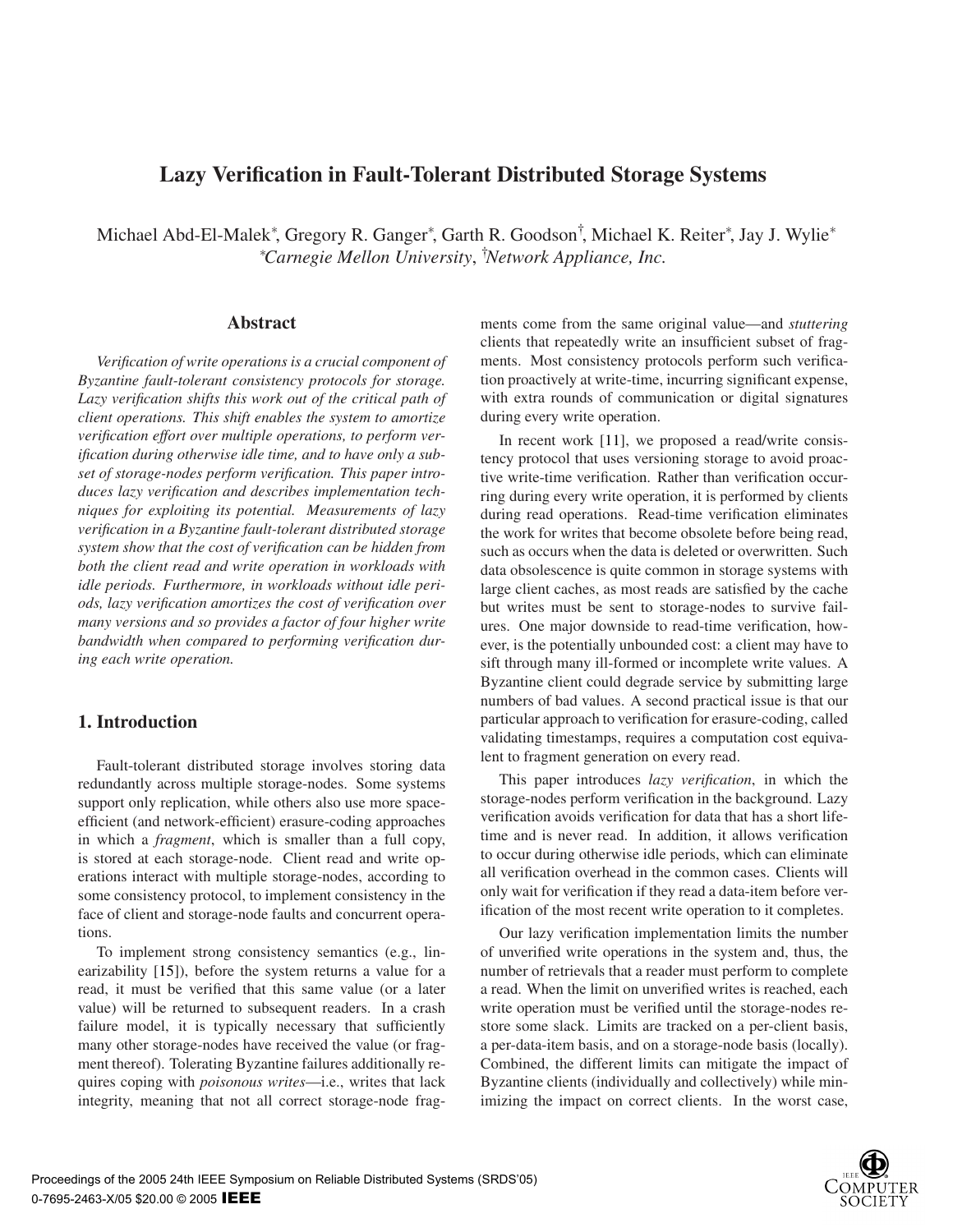a collection of Byzantine clients can force the system to perform verification on every write operation, which is the normal-case operation for most other protocols.

This paper describes and evaluates the design and implementation of lazy verification in the PASIS storage system [11]. Several techniques are introduced for reducing the impact of verification on client reads and writes, as well as bounding the read-time delay that faulty clients can insert into the system. For example, a subset of updated storage-nodes can verify a write operation and notify the others, reducing the communication complexity from  $O(N^2)$  to  $O(bN)$  in a system of *N* storage-nodes tolerating *b* Byzantine failures; this reduces the number of messages by 33% even in the minimal system configuration. Appropriate scheduling allows verification to complete in the background. Indeed, in workloads with idle periods, the cost of verification is hidden from both the client read and write operation. Appropriate selection of updates to verify can maximize the number of verifications avoided (for writes that become obsolete). The overall effect is that, even in workloads without idle periods, the lazy verification techniques implemented provide over a factor of four higher write throughput when compared to a conventional approach that proactively performs verification at write-time.

The remainder of this paper is organized as follows. Section 2 provides context on fault-tolerant storage, read-time and lazy verification, and related work. Section 3 describes how lazy verification is performed and techniques for maximizing its efficiency. Section 4 describes our prototype implementation. Section 5 evaluates lazy verification and demonstrates the value of our techniques for tuning it and for bounding faulty clients. Section 6 summarizes this paper's contributions.

# **2. Background and related work**

This section outlines the system model on which we focus, the protocol in which we develop lazy verification, and related work.

### **2.1. System model and failure types**

Survivable distributed storage systems tolerate client and storage-node faults by spreading data redundantly across multiple storage-nodes. We focus on distributed storage systems that can use erasure-coding schemes, as well as replication, to tolerate Byzantine failures [16] of both clients and storage-nodes. An *m*-of-*N* erasure-coding scheme (e.g., information dispersal [20]) encodes a dataitem into *N* fragments such that any *m* allow reconstruction of the original. Generally speaking, primary goals for Byzantine fault-tolerant storage systems include data integrity, system availability, and efficiency (e.g., [5, 6, 11]).

Data integrity can be disrupted by faulty storage-nodes and faulty clients. First, a faulty storage-node can corrupt the fragments/replicas that it stores, which requires that clients double-check integrity during reads. Doing so is straightforward for replication, since the client can just compare the contents (or checksums) returned from multiple storage-nodes. With erasure-coding, this is insufficient, but providing all storage-nodes with the checksums of all fragments (i.e., a cross checksum [10]) allows a similar approach. Second, a faulty client can corrupt data-items with poisonous writes. A poisonous write operation [18] gives incompatible values to some of the storage-nodes; for replication, this means non-identical values, and, for erasurecoding, this means fragments not correctly generated from the original data-item (i.e., such that different subsets of *m* fragments will reconstruct to different values). The result of a poisonous write is that different clients may observe different values depending on which subset of storage-nodes they interact with. Verifying that a write is not poisonous is difficult with erasure-coding, because one cannot simply compare fragment contents or cross checksums—one must verify that fragments sent to storage-nodes were correctly generated from the same data-item value.

Faulty clients can also affect availability and performance by *stuttering*. A stuttering client repeatedly sends to storage-nodes a number of fragments (e.g., *m*−1 of them) that is insufficient to form a complete write operation. Such behavior can induce significant overheads because it complicates verification and may create long sequences of work that must be performed before successfully completing a read.

Our work on lazy verification occurs in the context of a protocol that operates in an asynchronous timing model. But there is no correctness connection between the timing model and verification model. Asynchrony does increase the number of storage-nodes involved in storing each dataitem, which in turn increases the work involved in verification and, thus, the performance benefits of lazy verification.

#### **2.2. Read/write protocol and delayed verification**

We develop the concept of lazy verification in the context of the PASIS read/write protocol [11, 27]. This protocol uses versioning to avoid the need to verify completeness and integrity of a write operation during its execution. Instead, such verification is performed during read operations. Lazy verification shifts the work to the background, removing it from the critical path of both read and write operations in common cases.

The PASIS read/write protocol provides linearizable [15] read and write operations on data blocks in a distributed storage system [12]. It tolerates crash and Byzantine failures of clients, and operates in an asynchronous timing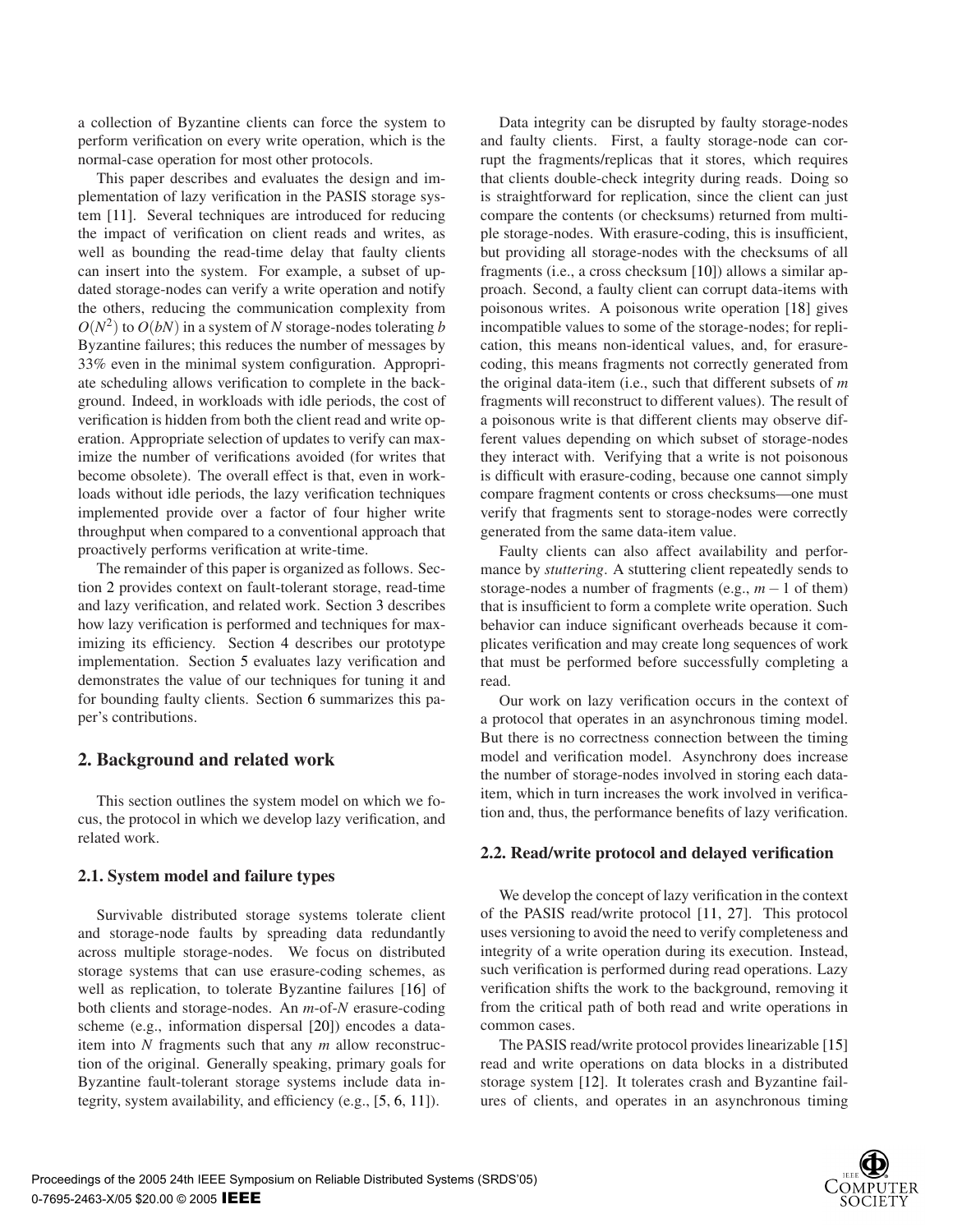model. Point-to-point, reliable, authenticated channels are assumed. The protocol supports a hybrid failure model for storage-nodes: up to *t* storage-nodes may fail,  $b \leq t$  of which may be Byzantine faults; the remainder are assumed to crash. For clarity of presentation, we focus exclusively on the fully Byzantine failure model in this paper (i.e.,  $b = t$ ), which requires  $N > 4b + 1$  storage-nodes. The minimal system configuration  $(N = 4b + 1)$  can be supported only when the reconstruction threshold *m* satisfies  $m \leq b + 1$ ; in our experiments we will consider  $m = b + 1$  only.

At a high level, the PASIS read/write protocol proceeds as follows. Logical timestamps are used to totally order all writes and to identify erasure-coded data-fragments pertaining to the same write across the set of storage-nodes. For each write operation, the client constructs a logical timestamp that is guaranteed to be unique and greater than that of the *latest complete write* (the complete write with the highest timestamp). This is accomplished by querying storage-nodes for the greatest timestamp they host and then incrementing the greatest timestamp value received. The client then sends the data-fragments to the storage-nodes. Storage-nodes retain all versions (i.e., each written value ordered by logical timestamp) until they are garbage-collected using the techniques developed in this paper.

To perform a read, a client issues read requests to a subset of storage-nodes. Once a quorum of storage-nodes reply, the client identifies the *candidate*—the response with the greatest logical timestamp. The read operation *classifies* the candidate as *complete*, *repairable*, or *incomplete* based on the number of responses that share the candidate's timestamp value. If the candidate is classified as complete, *timestamp validation* is performed to ensure data integrity and to protect against poisonous writes. If verification is successful, the candidate's value is decoded and returned; the read operation is complete. Otherwise, the candidate is reclassified as incomplete. If the candidate is classified as repairable, it is repaired by writing data-fragments back to the original set of storage-nodes. Prior to performing repair, timestamp validation is done in the same manner as for a complete candidate. If the candidate is classified as incomplete, the candidate is discarded, previous data-fragment versions are requested (i.e., data-fragments with an earlier timestamp), and classification begins anew. All candidates fall into one of the three classifications, even those corresponding to concurrent or failed writes.

The process of *timestamp validation* ensures that erasure-coded data is not corrupted by Byzantine-faulty storage-nodes or poisoned by Byzantine-faulty clients. To perform timestamp validation, PASIS employs *validating timestamps*, in which a cross checksum [10] is included within the logical timestamp of a write operation. A cross checksum is the set of collision-resistant hashes of the *N* erasure-coded data-fragments for that write. Storage-nodes

verify that the data-fragment sent to them in a write request corresponds to the appropriate hash in the cross checksum, before accepting the write request, in order to prevent a client from making it look like the storage-node corrupted the data-fragment. Finally, clients validate the cross checksum at read-time by regenerating all the erasure-coded datafragments and then the cross checksum. Validating the cross checksum at read-time completes timestamp validation, checking that the write was not poisonous.

Henceforth, the term "verification", when used in the context of our protocol, will denote the above two steps: checking for write completeness and performing timestamp validation.

Note that the majority of the verification work is performed by the client during the read operation. The lazy verification approach developed in this paper addresses this issue by having the storage-nodes communicate, prior to the next read operation if possible, to complete verification for the latest complete write. Each storage-node that observes the result of this verification can inform a client performing a read operation. If at least  $b+1$  confirm verification for the candidate, read-time verification becomes unnecessary. Section 3 details how lazy verification works and techniques for minimizing its performance impact.

Lazy verification also addresses the two other issues with delayed verification: garbage collection and unbounded read-time delays. To safely garbage collect unneeded versions, a storage-node must be sure that a newer value is part of a complete and correct write; that is, it needs to verify the newer value. Of perhaps greater concern are Byzantine client behaviors (attacks) that can lead to an unbounded but finite amount of work that must be completed during subsequent read operations. Specifically, sequences of poisonous or incomplete writes may have to be traversed in order to identify the latest complete write value. Lazy verification enables storage-nodes to enforce bounds on such latent work. Section 3.3 describes how such bounds are achieved and the consequences.

### **2.3. Related work**

The notion of verifiability that we study is named after a similar property studied in the context of *m*-of-*N secret sharing*, i.e., that reconstruction from any *m* shares will yield the same value (e.g., [8, 19]). However, to address the additional requirement of secrecy, these works employ more expensive cryptographic constructions that are efficient only for small secrets and, in particular, that would be very costly if applied to blocks in a storage system. The protocols we consider here do not require secrecy, and so permit more efficient constructions.

Most previous protocols perform verification proactively during write operations. When not tolerating Byzantine

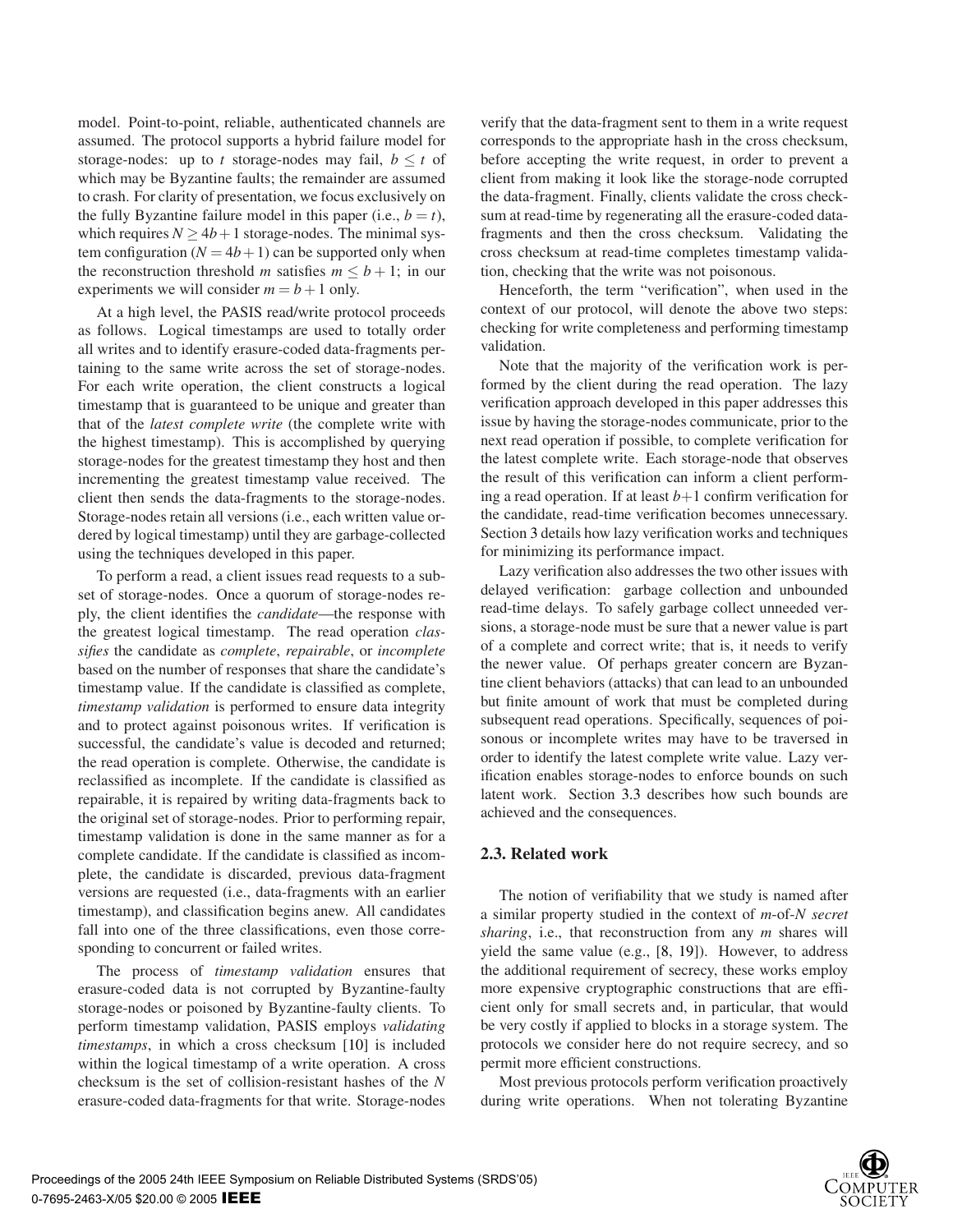faults, two- or three-phase commit protocols are sufficient. For replicated data, verification can be made Byzantine fault-tolerant in many ways. For example, in the BFT system [6], clients broadcast their writes to all servers, and then servers reach agreement on the hash of the written data value by exchanging messages. In other systems, such as Phalanx [17], an "echo" phase like that of Rampart [21] is used: clients propose a value to collect signed server echos of that value; such signatures force clients to commit the same value at all servers. The use of additional communication and digital signatures may be avoided in Byzantine fault-tolerant replica systems if replicas are *self-verifying* (i.e., if replicas are identified by a collision-resistant hash of their own contents) [18].

Verification of erasure-coded data is more difficult, as described earlier. The validating timestamps of the PASIS read/write protocol, combined with read-time or lazy verification, are one approach to addressing this issue. Cachin and Tessaro [5] recently proposed an approach based on asynchronous verifiable information dispersal (AVID) [4]. AVID's verifiability is achieved by having each storagenode send their data fragment, when it is received, to all other storage-nodes. Such network-inefficiency reduces the benefits of erasure-coding, but avoids all read-time verification.

Lazy verification goes beyond previous schemes, for both replication and erasure-coding, by separating the effort of verifying from write and read operations. Doing so allows significant reductions in the total effort (e.g., by exploiting data obsolescence and storage-node cooperation) as well as shifting the effort out of the critical path.

Unrelated to content verification are client or storagenode failures (attacks) that increase the size of logical timestamps. Such a failure could significantly degrade system performance, but would not effect correctness. Bazzi and Ding recently proposed a protocol to ensure non-skipping timestamps for Byzantine fault-tolerant storage systems [1] by using digital signatures. Cachin and Tessaro [5] incorporate a similar scheme based on a non-interactive threshold signature scheme. Validating timestamps do not ensure non-skipping timestamps, but we believe that lazy verification could be extended to provide bounded-skipping timestamps without requiring digital signatures. This will be an interesting avenue for future work.

# **3. Lazy verification**

An ideal lazy verification mechanism has three properties: (i) it is a background task that never impacts foreground read and write operations, (ii) it verifies values of write operations before clients read them (so that clients need not perform verification), and (iii) it only verifies the value of write operations that clients actually read. This sec-



**Figure 1. Illustration of the construction and validation of timestamps**

tion describes a lazy verification mechanism that attempts to achieve this ideal in the PASIS storage system. It also describes the use of lazy verification to bound the impact of Byzantine-faulty clients (Section 3.3) and its application to the garbage collection of unneeded versions (Section 3.4).

### **3.1. Lazy verification basics**

Storage-nodes perform verification using a similar process to a read operation, as described in Section 2.2. First, a storage-node finds the latest complete write version. Second, the storage-node performs timestamp validation. If timestamp validation fails, the process is repeated: the storage-node finds the previous complete write version, and performs timestamp validation on that version. Figure 1 illustrates the construction and validation of a timestamp in the PASIS read/write protocol. Timestamp validation requires the storage-node to generate a cross checksum based on the erasure-coded fragments it reads. If the generated cross checksum matches that in the timestamp, then the timestamp validates.

Once a block version is successfully verified, a storagenode sets a flag indicating that verification has been performed. (A block version that fails verification is poisonous and is discarded.) This flag is returned to a reading client within the storage-node's response. A client that observes  $b+1$  storage-node responses that indicate a specific block version has been verified need not itself perform timestamp validation, since at least one of the responses must be from a correct storage-node.

When possible, lazy verification is scheduled during idle time periods. Such scheduling minimizes the impact of verification on foreground requests. Significant idle periods exist in most storage systems, due to the bursty nature of storage workloads. Golding et al. [9] evaluated various idle time detectors and found that a simple timer-based idle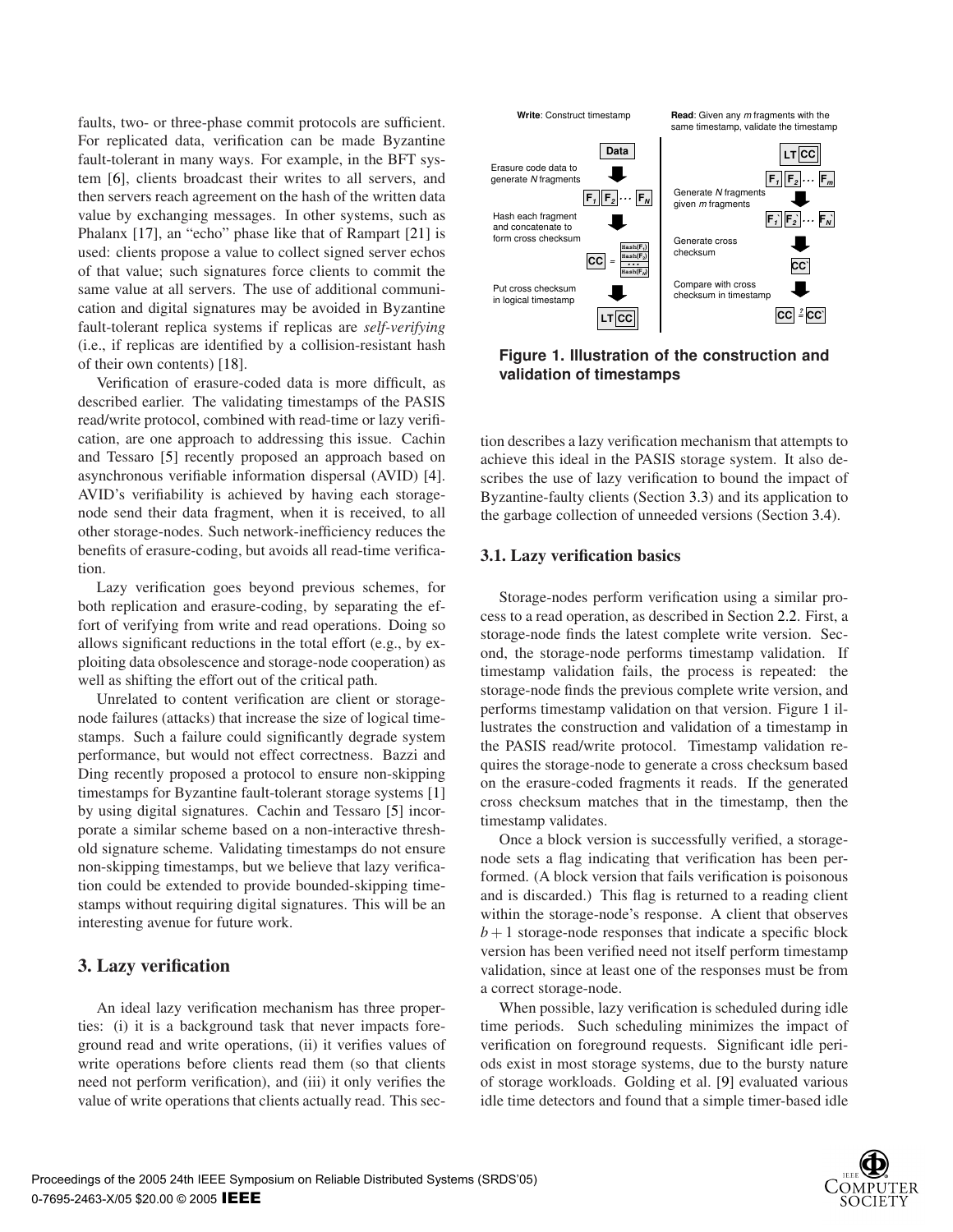

**Figure 2. Communication pattern of lazy verification (a) without and (b) with cooperation**

time detector accurately predicts idle time periods for storage systems. Another study showed that this type of idle time detector performs well even in a heavily loaded storage system [3].

Although pre-read verification is the ideal, there is no guarantee that sufficient idle time will exist to lazily verify all writes prior to a read operation on an updated block. Then, there is the question of whether to let the client perform verification on its own (as is done in the original PASIS read/write protocol), or to perform verification *ondemand*, prior to returning a read response, so that the client need not. The correct decision depends on the workload and current load. For example, in a mostly-read workload with a light system load, it is beneficial if the storage-nodes perform verification; this will save future clients from having to perform verification. In situations where the workload is mostly-write or the system load is high, then it is more beneficial if the clients perform verification; this increases the overall system throughput.

# **3.2. Cooperative lazy verification**

Each storage-node can perform verification for itself. But, the overall cost of verification can be reduced if storage-nodes cooperate. As stated above, a client requires only  $b+1$  storage-nodes to perform lazy verification for it to trust the result. Likewise, any storage-node can trust a verification result confirmed by  $b + 1$  other storage-nodes. Ideally, then, only  $b+1$  storage-nodes would perform lazy verification. Cooperative lazy verification targets this ideal.

With cooperative lazy verification, once a storage-node verifies a block version, it sends a *notify* message to the other storage-nodes. The notify message is a tuple of  $\Delta$ block number, timestamp, status), where "status" indicates the result of the verification. Figures 2(a) and 2(b) illustrate the messages exchanged without and with cooperative lazy verification, respectively.

We first describe the common-case message sequences for cooperative lazy verification, in concurrency- and faultfree operation. A single storage-node initiates lazy verification by performing verification and sending a notify message to the other storage-nodes. Another *b* storage-nodes then perform verification and send notify messages to the remaining storage-nodes. The remaining storage-nodes will thus receive  $b+1$  identical notify messages, allowing them to trust the notify messages, since at least one storage-node must be correct. To reduce the number of messages required and to distribute the work of performing verification among storage-nodes, each storage-node is responsible for leading the cooperative lazy verification of a distinct range of block numbers.

If a storage-node needs to verify a block before enough notify messages are received, it will perform verification (and send notify messages), even for blocks that are outside the range it is normally responsible for. In the event of faulty storage-nodes or concurrency, the notification messages may not match. The remaining storage-nodes will then perform verification and send notify messages to the other storage-nodes, until all storage-nodes have either performed verification or received identical  $b + 1$  notify messages. In the worst case, all storage-nodes will perform verification.

The benefit of cooperative lazy verification is a reduction in the number of verification-related messages. Without cooperation, each storage-node must independently perform verification (i.e., effectively perform a read operation). This means each of the *N* storage-nodes sends read requests to, and receives read responses from, *N* −*b* storage-nodes; this yields  $O(N^2)$  messages without cooperation. In contrast, the common case for cooperative lazy verification is for just  $b + 1$  storage-nodes to perform read requests (to  $N - b$  storage-nodes) and then send  $N - 1$  notify messages. Even in the worst case in which  $2b + 1$  must perform read requests, the communication complexity is still  $O(bN)$ . For example, even in a minimal system configu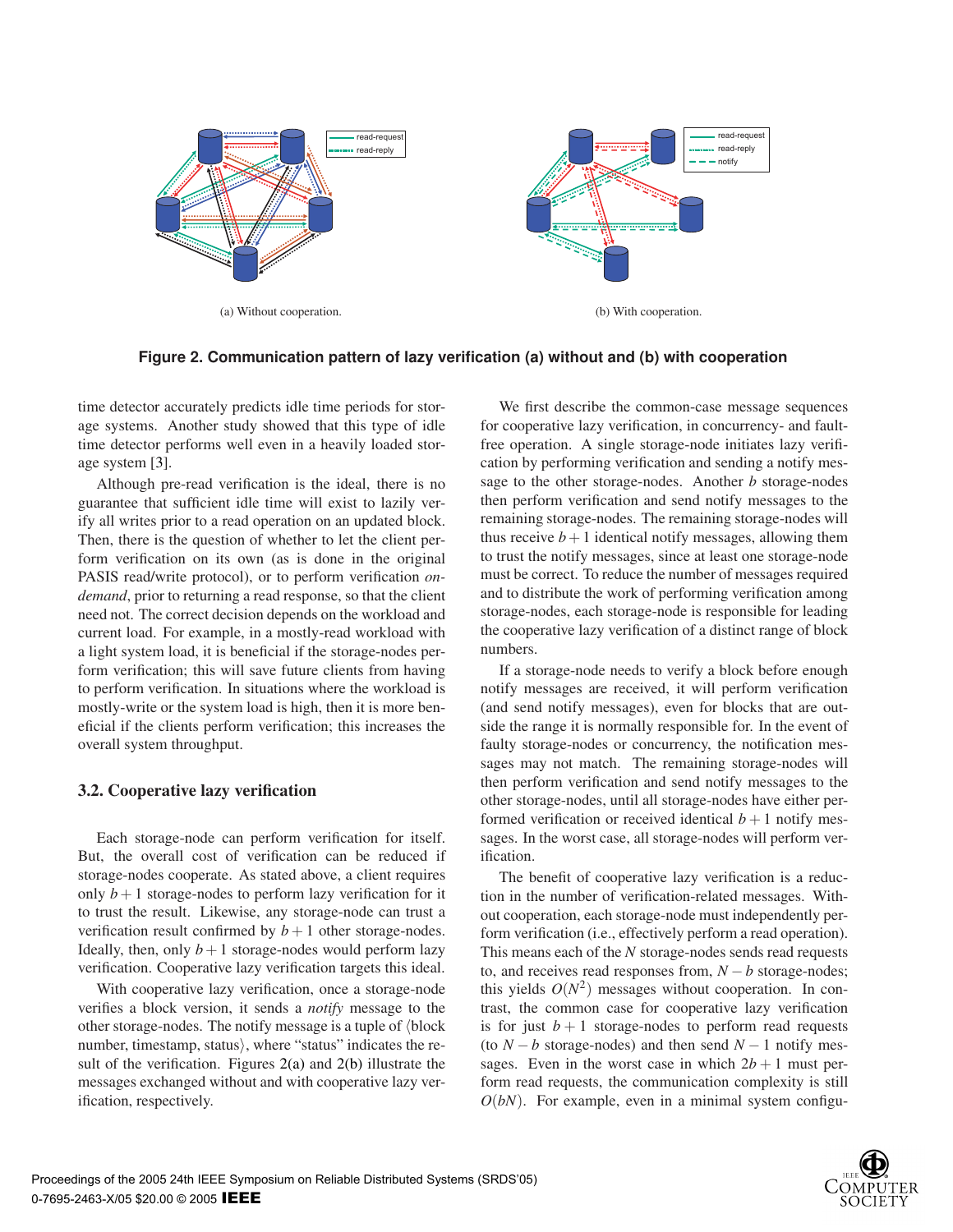ration  $(N = 4b + 1)$  with  $b = 1$ , cooperation saves 33% of messages (20 messages with cooperation, versus 30 without), and this benefit improves to over 50% (128 vs. 260) at  $b = 3$ . Note that storage-nodes that perform cooperative lazy verification need not send notify messages back to storage-nodes from which they received a notify message.

### **3.3. Bounding Byzantine-faulty clients**

Byzantine faulty-clients may perform poisonous writes and may stutter. Each poisonous or incomplete write introduces latent potential work into the system that may require subsequent read operations to perform additional round trips. Lazy verification, as described above, provides some protection from these degradation-of-service attacks. Storage-nodes setting the verification flag (Section 3.1) and discarding poisonous writes can decrease the cost of tolerating poisonous writes by reducing or eliminating the client verification cost. As well, if  $b + 1$  storage-nodes identify a client as having performed a poisonous write, then the faulty client's authorization could be revoked.

Additional steps can be taken to limit the number of write requests accepted by a storage-node but that the storagenode cannot classify as complete. This will then limit the number of latent incomplete writes a client may have to sift through before finding a correct block version during a read operation. To accomplish this, each storage-node tracks how many block versions it hosts but has not classified as complete; these versions are *possible block versions*. (Versions that are classified as complete but do not successfully verify are detected as poisonous and discarded.) Storage-nodes have per-client-per-block and per-client *possible block version thresholds*. If a storage-node receives a write request and the number of possible block versions exceeds one of these thresholds, then the storage-node blocks the write request and performs on-demand verification to see if it can remove any versions. A block version can be removed if a storage-node discovers another version with a higher timestamp that passes verification (see Section 3.4). If on-demand verification leads to some block versions being removed, the storage-node accepts the write request. Otherwise, the storage-node rejects the write request; this continues until some of these versions are classified as complete or removed.

In most environments, idle time should be sufficient to keep up with the write workload of correct clients such that the possible block version counts will not approach the thresholds unless there are significant occurrences of actively faulty clients. Section 5.4 evaluates the costs and benefits associated with different values for these thresholds. In general, higher threshold values allow higher performance during intense workloads but leave the system vulnerable to higher quantities of latent work.

### **3.4. Garbage collection**

If lazy verification passes for a block version, i.e., the block version is complete and its timestamp validates, then block versions with earlier timestamps are no longer needed. The storage-node can delete such obsolete versions. This application of lazy verification is called garbage collection. Garbage collection allows memory and storage capacity at storage-nodes to be reclaimed by deleting unnecessary versions.

In the original presentation of the PASIS read/write protocol, capacity is assumed to be unbounded. In practice, capacity is bounded, and garbage collection is necessary. We distinguish between useful storage, which is the user-visible capacity (i.e., number of blocks multiplied by fragment size), and the history pool. The *history pool* is the capacity used for possible versions. Since the useful storage capacity must usually be determined at system configuration time (e.g., during FORMAT), the maximum size of the history pool will usually be fixed (at raw storage-node capacity minus useful storage capacity). Thus, whenever the history pool's capacity is exhausted, the storage-node must perform garbage collection (i.e., verification plus space reclamation) before accepting new write requests. (Notice that this is effectively a storage-node-wide bound on the number of possible versions, similar to the per-client-per-block and perclient limitations used to bound degradation-of-service attacks.)

**Capacity bounds, garbage collection, and liveness.** Capacity bounds and garbage collection can impact the liveness semantic of the PASIS read/write protocol. Without capacity bounds, reads and writes are wait-free [13]. With a capacity bound on the history pool, however, unbounded numbers of faulty clients could collude to exhaust the history pool with incomplete write operations that cannot be garbage collected—this effectively denies service. This possibility can be eliminated by bounding the number of clients in the system and setting the history pool size appropriately—the history pool size must be the product of the maximum number of clients and the per-client possible version threshold. With this approach, a faulty client can deny service to itself but not to any other client.

Garbage collection itself also affects the liveness semantic, as it can interact with reads in an interesting manner. Specifically, if a read is concurrent to a write, and if garbage collection is concurrent to both, then it is possible for the read not to identify a complete candidate. For example, consider a read concurrent to the write of version-3 with version-2 complete and all other versions at all storagenodes garbage collected. It is possible for the read to classify version-3 as incomplete, then for the write of version-3 to complete, then for garbage collection to run at all storagenodes and delete version-2, and finally for the read to look

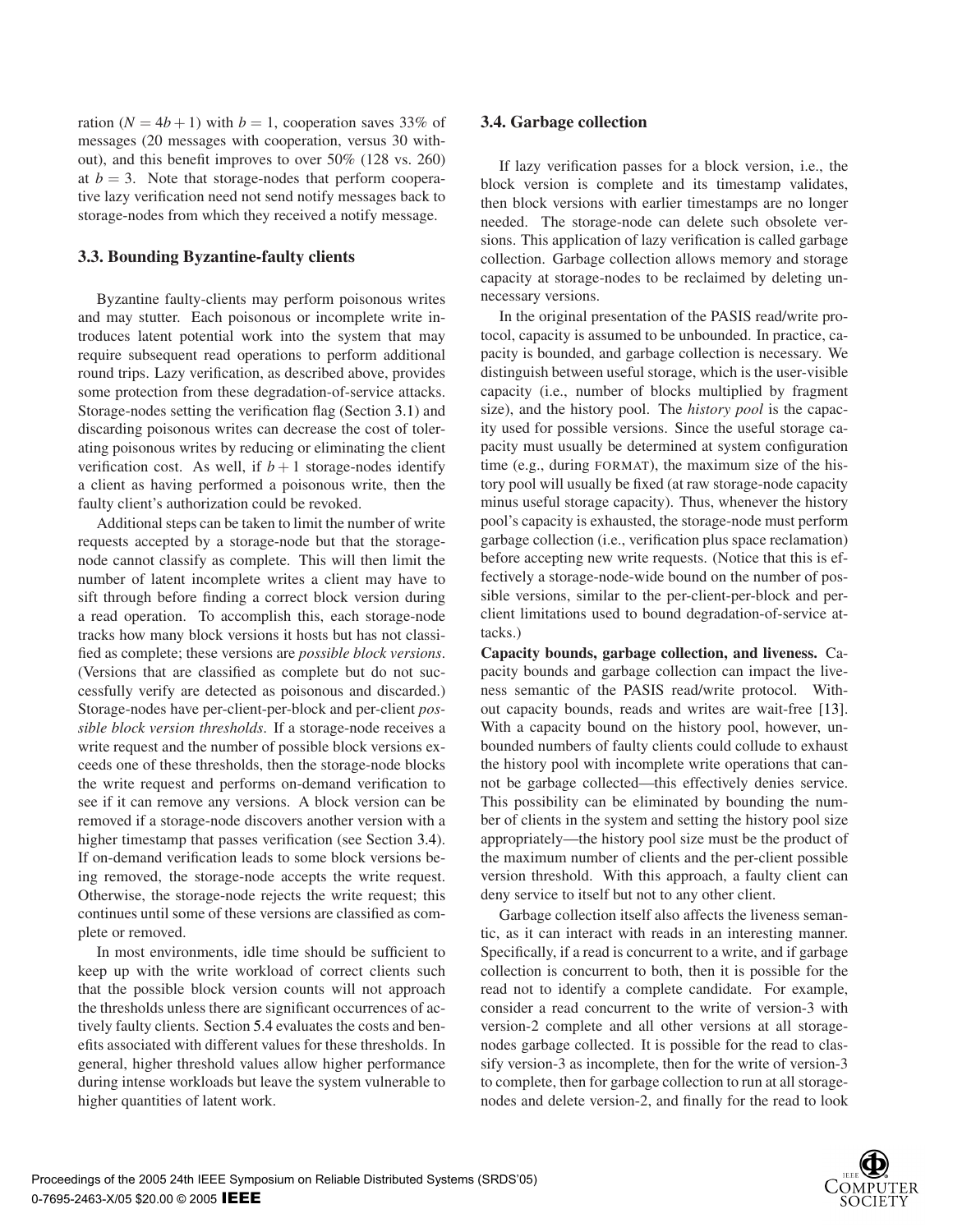for versions prior to version-3 and find none. Such a read operation must be retried. Because of this interaction, the PASIS read/write protocol with garbage collection is obstruction-free [14] (assuming an appropriate history pool size) rather than wait-free.

**Performing garbage collection.** Garbage collection and lazy verification are tightly intertwined. An attempt to verify a possible version may be induced by history pool space issues, per-client-per-block and per-client thresholds, or the occurrence of a sufficient idle period. Previous versions of a block may be garbage-collected once a later version is verified.

Cooperative lazy verification is applicable to garbage collection. If a storage-node receives notify messages from  $b+1$  storage-nodes, agreeing that verification passed for a given version of a given block, then the storage-node can garbage collect prior versions of that block. Of course, a storage-node may receive  $b + 1$  notify messages for a given block that have different timestamp values, if different storage-nodes classify different versions as the latest complete write. In this case, the timestamps are sorted in descending order and the  $b + 1$ <sup>st</sup> timestamp used for garbage collection (i.e., all versions prior to that timestamp may be deleted). This is safe because at least one of the notify messages must be from a correct storage-node.

There is an interesting policy decision regarding garbage collection and repairable candidates. If a client performing a read operation encounters a repairable candidate, it must perform repair and return it as the latest complete write. However, a storage-node performing garbage collection does not have to perform repair. A storage-node can read prior versions until it finds a complete candidate and then garbage collect versions behind the complete candidate. Doing so is safe, because garbage collection "reads" do not need to fit into the linearizable order of operations. By not performing repair, storage-nodes avoid performing unnecessary work when garbage collection is concurrent to a write. On the other hand, performing repair might enable storage-nodes to discard one more block version.

**Prioritizing blocks for garbage collection.** Careful selection of blocks for verification can improve efficiency, both for garbage collection and lazy verification. Here, we focus on two complementary metrics on which to prioritize this selection process: number of versions and presence in cache.

Since performing garbage collection (lazy verification) involves a number of network messages, it is beneficial to amortize the cost by collecting more than one block version at a time. Each storage-node remembers how many versions it has for each block. By keeping this list sorted, a storage-node can efficiently identify its *high-yield* blocks: blocks with many versions. Many storage workloads contain blocks that receive many over-writes [23, 24],

which thereby become high-yield blocks. When performing garbage collection, storage-nodes prefer to select high-yield blocks. In the common case, all but one of the block's versions will have timestamps less than the latest candidate that passes lazy verification and hence can be deleted (and never verified). Selecting high-yield blocks amortizes the cost of verification over many block versions. This is particularly important when near the per-client possible version threshold or the history pool size, since it minimizes the frequency of on-demand verification.

Block version lifetimes are often short, either because of rapid overwrites or because of create-delete sequences (e.g., temporary files). To maximize the value of each verification operation, storage-nodes delay verification of recently written blocks. Delaying verification is intended to allow rapid sequences to complete, avoiding verification of short-lived blocks and increasing the average version yield by verifying the block once after an entire burst of over-writes. As well, such a delay reduces the likelihood that verification of a block is concurrent with writes to the block. Running verification concurrent to a write, especially if only two local versions exist at a storage-node, may not yield any versions to garbage collect.

Storage-nodes prefer to verify versions while they are in the write-back cache, because accessing them is much more efficient than when going to disk. Moreover, if a block is in one storage-node's cache, it is likely to be in the caches of other storage-nodes, and so verification of that block is likely to not require disk accesses on the other storagenodes. Garbage collecting versions that are in the writeback cache, before they are sent to the disk, is an even bigger efficiency boost. Doing so eliminates both an initial disk write and all disk-related garbage collection work. Note that this goal matches well with garbage collecting high-yield blocks, if the versions were created in a burst of over-writes.

In-cache garbage collection raises an interesting possibility for storage-node implementation. If only complete writes are sent to disk, which would restrict the history pool size to being less than the cache size, one could use a nonversioning on-disk organization. This is of practical value for implementers who do not have access to an efficient versioning disk system implementation. The results from Section 5.3 suggest that this is feasible with a reasonably large storage-node cache (e.g., 500 MB or more).

# **4. Implementation**

To enable experimentation, we have added lazy verification to the PASIS storage system implementation [11]. PASIS consists of storage-nodes and clients. Storage-nodes store fragments and their versions. Clients execute the protocol to read and write blocks. Clients communicate with storage-nodes via a TCP-based RPC interface.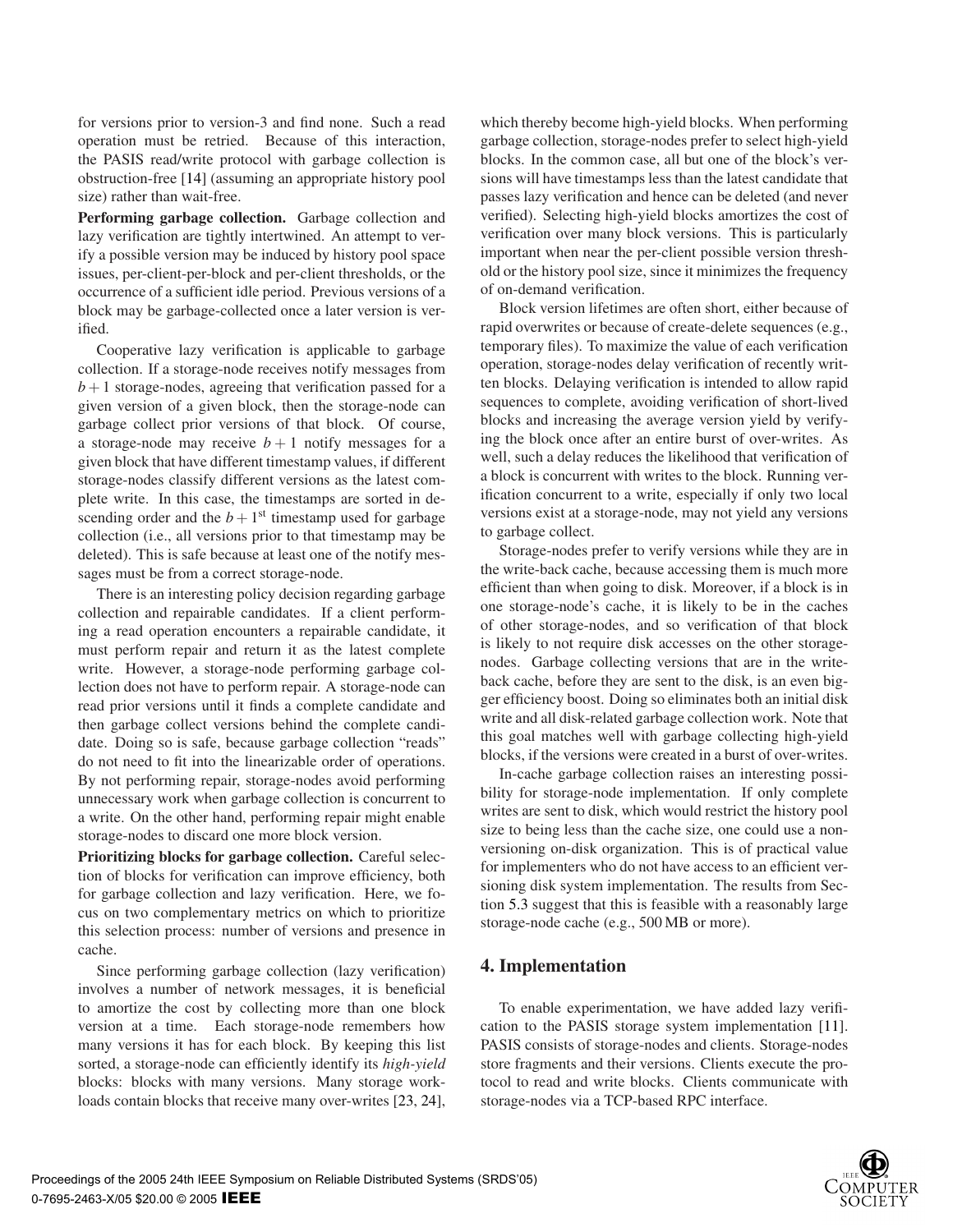**Storage-nodes.** Storage-nodes provide interfaces to write a fragment at a logical time, to query the greatest logical time, to read the fragment version with the greatest logical time, and to read the fragment with the greatest logical time before some logical time. With lazy verification, storagenodes do not return version history or fragments for writes that have been classified as poisonous. In the common case, a client requests the fragment with the greatest logical time. If a client detects a poisonous or incomplete write, it reads the previous version history and earlier fragments.

Each write request creates a new version of the fragment (indexed by its logical timestamp) at the storage-node. The storage-node implementation is based on the S4 object store [25, 26]. A log-structured organization [22] is used to reduce the disk I/O cost of data versioning. Multi-version b-trees [2, 25] are used by the storage-nodes to store fragments; all fragment versions are kept in a single b-tree indexed by a 2-tuple *blocknumber*,*timestamp*. The storagenode uses a write-back cache for fragment versions, emulating non-volatile RAM.

We extended the base PASIS storage-node to perform lazy verification. Storage-nodes keep track of which blocks have possible versions and perform verification when they need the history pool space, when a possible version threshold is reached, or when idle time is detected. If verification is induced by a per-client-per-block possible version threshold, then that block is chosen for verification. Otherwise, the storage-node's *high-write-count table* is consulted to select the block for which verification is expected to eliminate the highest number of versions. The high-write-count table lists blocks for which the storage-node is *responsible* in descending order of the number of unverified versions associated with each.

Each storage-node is assigned verification responsibility for a subset of blocks in order to realize cooperative lazy verification. Responsibility is assigned by labelling storagenodes from  $0...(N-1)$  and by having only storage-nodes *k* **mod** *N*,  $(k+1)$  **mod** *N*,  $\cdots$ ,  $(k+b)$  **mod** *N* be responsible for block *k*. In the event of failures, crash or Byzantine, some storage-nodes that are responsible for a particular block may not complete verification. Therefore, any storage-node will perform verification if it does not receive sufficient notify messages before they reach a possible version threshold or exceed history pool capacity. So, while  $b+1$  matching notify messages about a block will allow a storage-node to mark it as verified, failure to receive them will affect only performance.

**Client module.** The client module provides a block-level interface to higher-level software. The protocol implementation includes a number of performance enhancements that exploit its threshold nature. For example, to improve the responsiveness of write operations, clients return as soon as the minimum number of required success responses are received; the remainder of the requests complete in the background. To improve the read operation's performance, only *m* read requests fetch the fragment data and version history; the remaining requests only fetch version histories. This makes the read operation more network-efficient. If necessary, after classification, extra fragments are fetched according to the candidate's timestamp.

PASIS supports both replication and an *m*-of-*N* erasure coding scheme. If  $m = 1$ , then replication is employed. Otherwise, our base erasure code implementation stripes the block across the first *m* fragments; each *stripe-fragment* is  $\frac{1}{m}$  the length of the original block. Thus, concatenation of the first *m* fragments produce the original block. (Because "decoding" with the *m* stripe-fragments is computationally less expensive, the implementation always tries to read from the first *m* storage-node for any block.) The stripefragments are used to generate the *N* − *m code-fragments*, via polynomial interpolation within a Galois Field. The implementation of polynomial interpolation is based on publicly available code [7] for information dispersal [20]. This code was modified to make use of stripe-fragments and to add an implementation of Galois Fields of size  $2<sup>8</sup>$  that use lookup tables for multiplication. MD5 is used for all hashes; thus, each cross checksum is  $N \times 16$  bytes long.

We extended the PASIS client module to use the flag described in Section 3.1 to avoid the verification step normally involved in every read operation, when possible. It checks the "verified" flag returned from each contacted storagenode and does its own verification only if fewer than  $b+1$ of these flags are set. In the normal case, these flags will be set and read-time verification can be skipped.

# **5. Evaluation**

This section quantifies benefits of lazy verification. It shows that significant increases in write throughput can be realized with reasonably small history pool sizes. In fact, lazy verification approaches the ideal of zero performance cost for verification. It also confirms that the degradationof-service vulnerability inherent to delayed verification can be bounded with minimal performance impact on correct clients.

#### **5.1. Experimental setup**

All experiments are performed on a collection of Intel Pentium 4 2.80 GHz computers, each with 1 GB of memory and an Intel PRO/1000 NIC. The computers are connected via an HP ProCurve Switch 4140gl specified to perform 18.3 Gbps/35.7 mpps. The computers run Linux kernel 2.6.11.5 (Debian 1:3.3.4-3).

Micro-benchmark experiments are used to focus on performance characteristics of lazy verification. Each experi-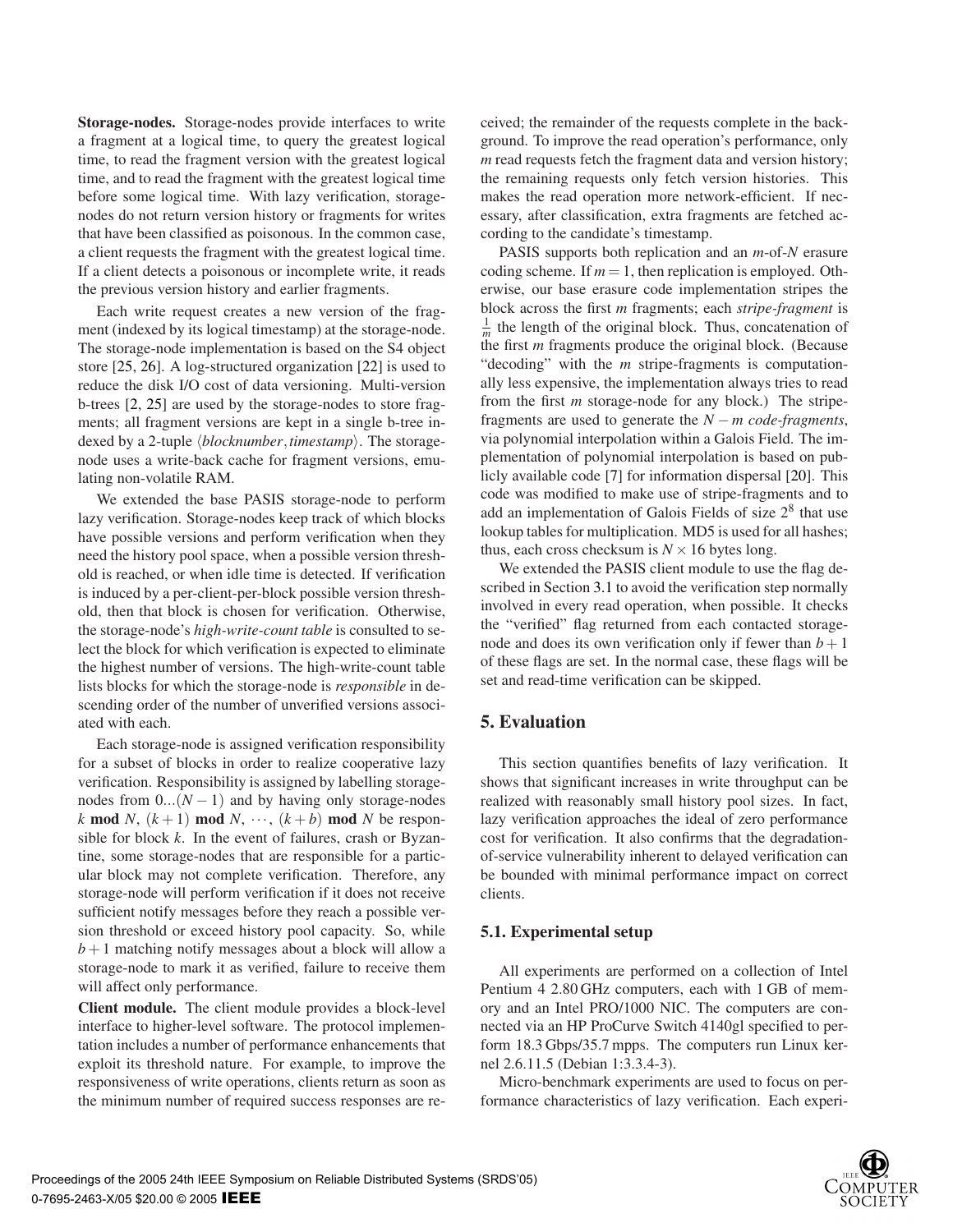

**Figure 3. Operation latencies for different verification policies**

ment consists of some number of clients performing operations on a set of blocks. Experiments are run for 40 seconds and measurements are taken after 20 seconds. (The 20 second warm-up period is sufficient to ensure steadystate system operation.) For the benchmarks in this paper, the working set and history pool are sized to fit in the storage-nodes' RAM caches. Given that the storage-node cache is assumed to be non-volatile, this eliminates disk activity and allows focus to stay on the computation and networking costs of the protocol.

### **5.2. Verification policies and operation latencies**

A storage system's verification policy affects client read and write operation latencies. We ran an experiment to measure the operation latencies for three different verification policies: proactive write-time verification, read-time verification, and lazy verification. The write-time verification policy is emulated by having each storage-node perform verification for a block immediately after it accepts a write request—this is similar to the system described by Cachin and Tessaro [5]. With the read-time verification policy, the client incurs the cost of verification on every read operation.

We ran experiments for different numbers of tolerated server faults (from  $b = 1$  to  $b = 5$ ). For each experiment, we used the minimal system configuration:  $N = 4b + 1$ . The erasure coding reconstruction threshold *m* equals  $b+1$ in each experiment. This provides the maximal space- and network-efficiency for the value of *N* employed. A single client performs one operation at a time. The client workload is an equal mix of read and write operations. After each operation, the client sleeps for 10 ms. This introduces idle time into the workload.

Figure 3(a) shows the client write latency for the different verification policies. The write-time verification policy has a higher write latency then the two other verification policies. This is because the storage-nodes perform verification in the critical path of the write operation. For both the read-time and lazy verification policies, the client write latency increases slightly as more faults are tolerated. This is due to the increased computation and network cost of generating and sending fragments to more servers.

Figure 3(b) shows the client read latency for the different verification policies. For the read-time verification policy, the client read latency increases as more faults are tolerated. This is because the computation cost of generating the fragments to check the cross checksum and validate the timestamp increases as *b* increases. For the write-time verification policy, verification is done at write-time, and so does not affect read operation latency. For the lazy verification policy, sufficient idle time exists in the workload for servers to perform verification in the background. As such, the read latency for the lazy verification policy follows that for the write-time verification policy.

These experiments show that, in workloads with sufficient idle time, lazy verification removes the cost of verification from the critical path of client read and write operations. Lazy verification achieves the fast write operation latencies associated with read-time verification, yet avoids the overhead of client verification for read operations.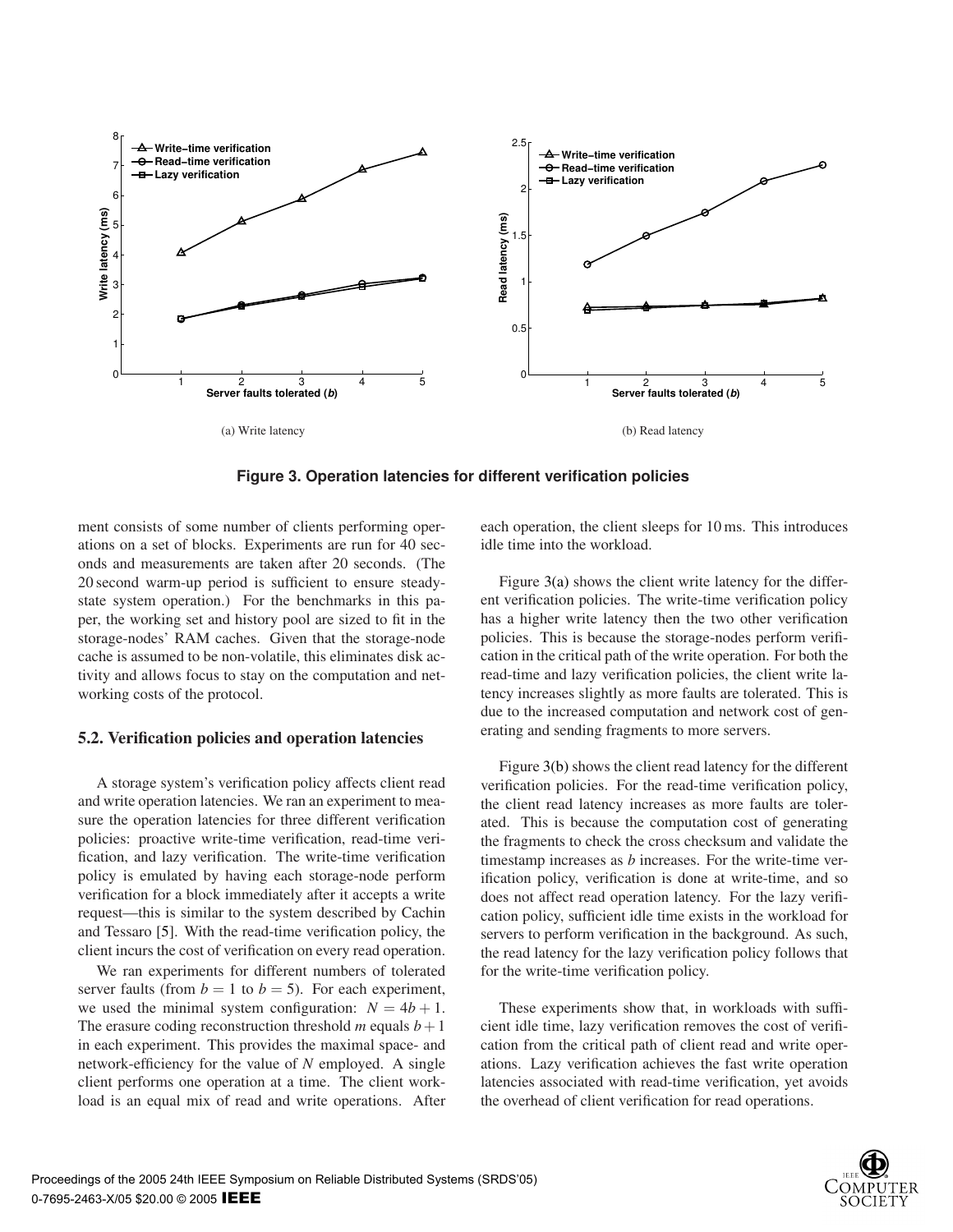

**Figure 4. Write throughput, as a function of history pool size, for four verification policies**

#### **5.3. Impact on foreground requests**

In many storage environments, bursty workloads will provide plenty of idle time to allow lazy verification and garbage collection to occur with no impact on client operation performance. To explore bounds on the benefits of lazy verification, this section evaluates lazy verification during non-stop high-load with no idle time. When there is no idle time, and clients do not exceed the per-client or per-blockper-client thresholds, verification is induced by history pool exhaustion. The more efficient verification and garbage collection are, the less impact there will be on client operations.

In this experiment, four clients perform write operations on 4096 32 KB blocks, each keeping eight operations in progress at a time and randomly selecting a block for each operation. Also, the system is configured to use  $N=5$ storage-nodes, while tolerating one Byzantine storage-node fault  $(b = 1)$  and employing 2-of-5 erasure-coding (so, each fragment is 16 KB in size, and the storage-node working set is 64 MB).

Figure 4 shows the total client write throughput, as a function of history pool size, with different verification policies. The top and bottom lines correspond to the performance ideal (zero-cost verification) and the conventional approach of performing verification during each write operation, respectively. The ideal of zero-cost verification is emulated by having each storage-node replace the old version with the new without performing any verification at all. As expected, neither of these lines is affected by the history pool size, because versions are very short-lived for these schemes. Clearly, there is a significant performance gap  $(5\times)$  between the conventional write-time verification approach and the ideal.

The middle two lines correspond to use of lazy verification with ("Lazy + coop") and without ("Lazy") cooperative lazy verification. Three points are worth noting. First, with lazy verification, client write throughput grows as the history pool size grows. This occurs because a larger history pool allows more versions of each block to accumulate before history pool space is exhausted. As a result, each verification can be amortized over a larger number of client writes. (Recall that all earlier versions can be garbage collected once a later version is verified.) Second, with a reasonably-sized 700 MB history pool size, cooperative lazy verification provides client write throughput within 9% of the ideal. Thus, even without idle time, lazy verification eliminates most of the performance costs of verification and garbage collection, providing a factor of four performance increase over conventional write-time verification schemes. Third, cooperative lazy verification significantly reduces the impact of verification, increasing client write throughput by 53–86% over non-cooperative lazy verification for history pool sizes over 200 MB.

#### **5.4. Performance with faulty clients**

In the absence of lazy verification, unverified versions build up, and there is a possibility that Byzantine clients have inserted poisonous writes. A client performing a read operation will discover, during its verification phase, that the writes are poisonous and read an earlier version. To measure the cost of read operations in the presence of poisonous writes, we ran an experiment in which a single client performed a single outstanding read operation as we varied the number of poisonous writes. Figure 5(a) shows the client's read latency.

On the second and seventh data values, there is a slightly higher than normal increase in the client's read latency. This is due to our implementation of client history reading. Being optimistic, on an initial read, clients request both the latest timestamp and its associated data value. If the client's verification results in the client needing to read more versions, it will first have to read more history from the storagenodes. Currently, storage-nodes return history in 5-version units. This explains the slight increase in read latency that occurs every time a client reads past another five versions.

In order to bound the impact of a Byzantine client, one can set a per-client-per-block limit on the number of possible versions. Given such a limit, Figure 5(a) can be used to determine the worst case client read operation latency. For example, if the per-client-per-block bound is 3, and there is a single Byzantine faulty client performing poisonous writes, then a read operation is expected to take no more than 4.5 ms. However, such limits can adversely affect write throughput, as it limits the verification amortization as well as decreases the chances of waiting long enough for an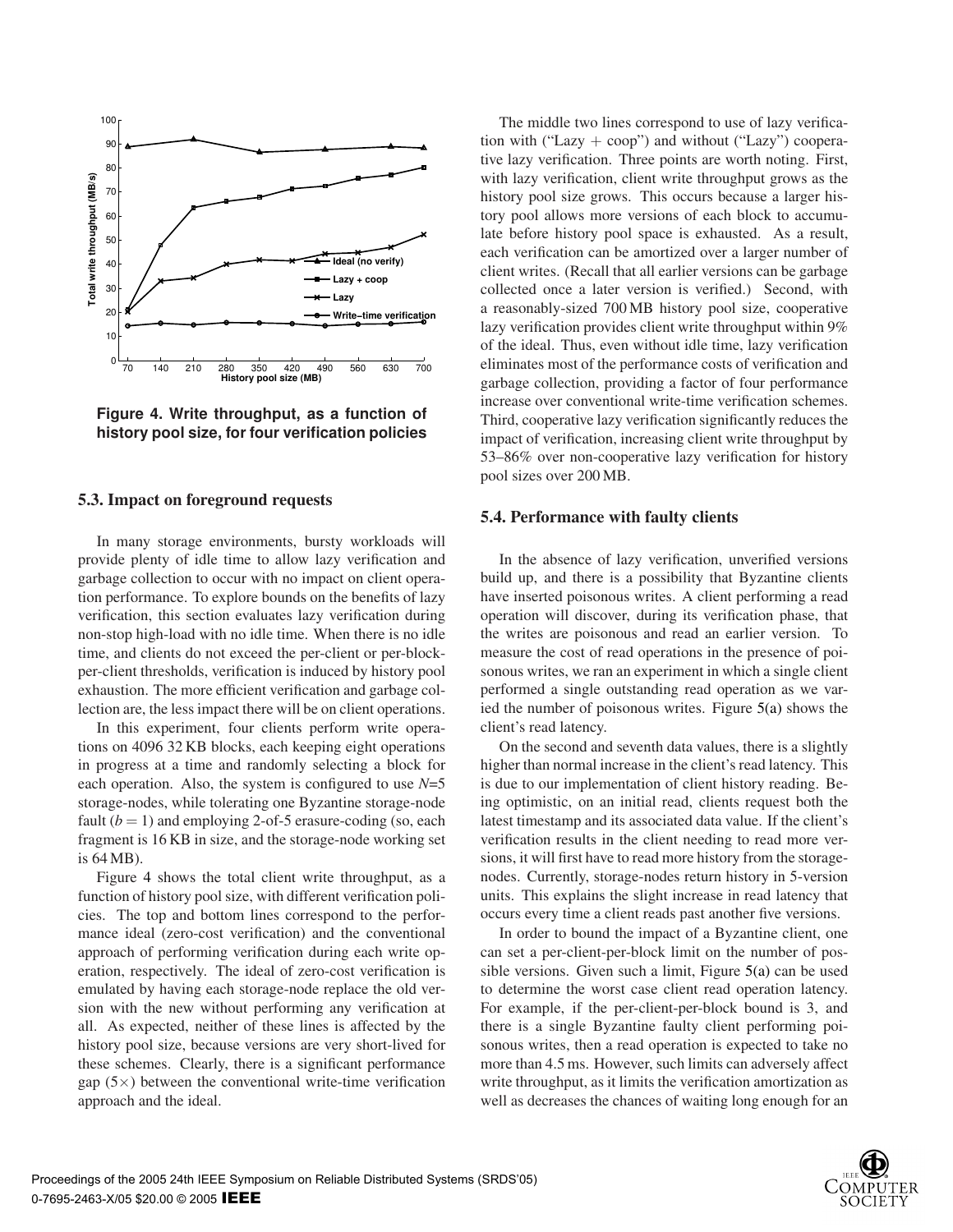

(a) Read latency versus number of poisonous writes in absence of lazy verification.



(b) Write throughput versus the per-client-per-block possible versions threshold.

### **Figure 5. Dealing with faulty clients**

idle time period. Figure 5(b) shows the impact on a single client's write throughput, as we vary the limit on the number of possible versions per block. The client has 8 outstanding requests. As can be seen, a limit of five or six possible versions leads to good client write throughput, while bounding the harm a Byzantine client can inflict via poisonous writes.

# **6. Summary**

Lazy verification can significantly improve the performance of Byzantine fault-tolerant distributed storage systems that employ erasure-coding. It shifts the work of verification out of the critical path of client operations and allows significant amortization of work.

Measurements show that, for workloads with idle periods, the cost of verification can be hidden from both the client read and write operation. In workloads without idle periods, lazy verification and its concomitant techniques storage-node cooperation and prioritizing the verification of high-yield blocks—provides a factor of four greater write bandwidth than a conventional write-time verification strategy.

# **Acknowledgements**

We thank Gregg Economou and Eno Thereska for technical assistance and Dushyanth Narayanan for flexible internship work hours. We thank the CyLab Corporate Partners for their support and participation. This work is supported in part by Army Research Office grant number DAAD19-02-1-0389, by NSF grant number CNS-0326453, and by Air Force Research Laboratory grant number FA8750-04-01-0238. We thank the members and companies of the PDL Consortium (including APC, EMC, Equallogic, Hewlett-Packard, Hitachi, IBM, Intel, Microsoft, Network Appliance, Oracle, Panasas, Seagate, and Sun) for their interest, insights, feedback, and support.

# **References**

- [1] R. A. Bazzi and Y. Ding. Non-skipping timestamps for Byzantine data storage systems. DISC, 2004.
- [2] B. Becker, S. Gschwind, T. Ohler, P. Widmayer, and B. Seeger. An asymptotically optimal multiversion btree. *VLDB Journal*, **5**(4):264–275, 1996.
- [3] T. Blackwell, J. Harris, and M. Seltzer. Heuristic cleaning algorithms in log-structured file systems. USENIX Annual Technical Conference, pages 277– 288. USENIX Association, 1995.
- [4] C. Cachin and S. Tessaro. Asynchronous verifiable infromation dispersal. Symposium on Reliable Distributed Systems. IEEE, 2005.
- [5] C. Cachin and S. Tessaro. Brief announcement: Optimal resilience for erasure-coded Byzantine distributed storage. International Symposium on Distributed Computing. Springer, 2005.
- [6] M. Castro and B. Liskov. Practical Byzantine fault tolerance and proactive recovery. *ACM Transactions on Computer Systems*, **20**(4):398–461, November 2002.